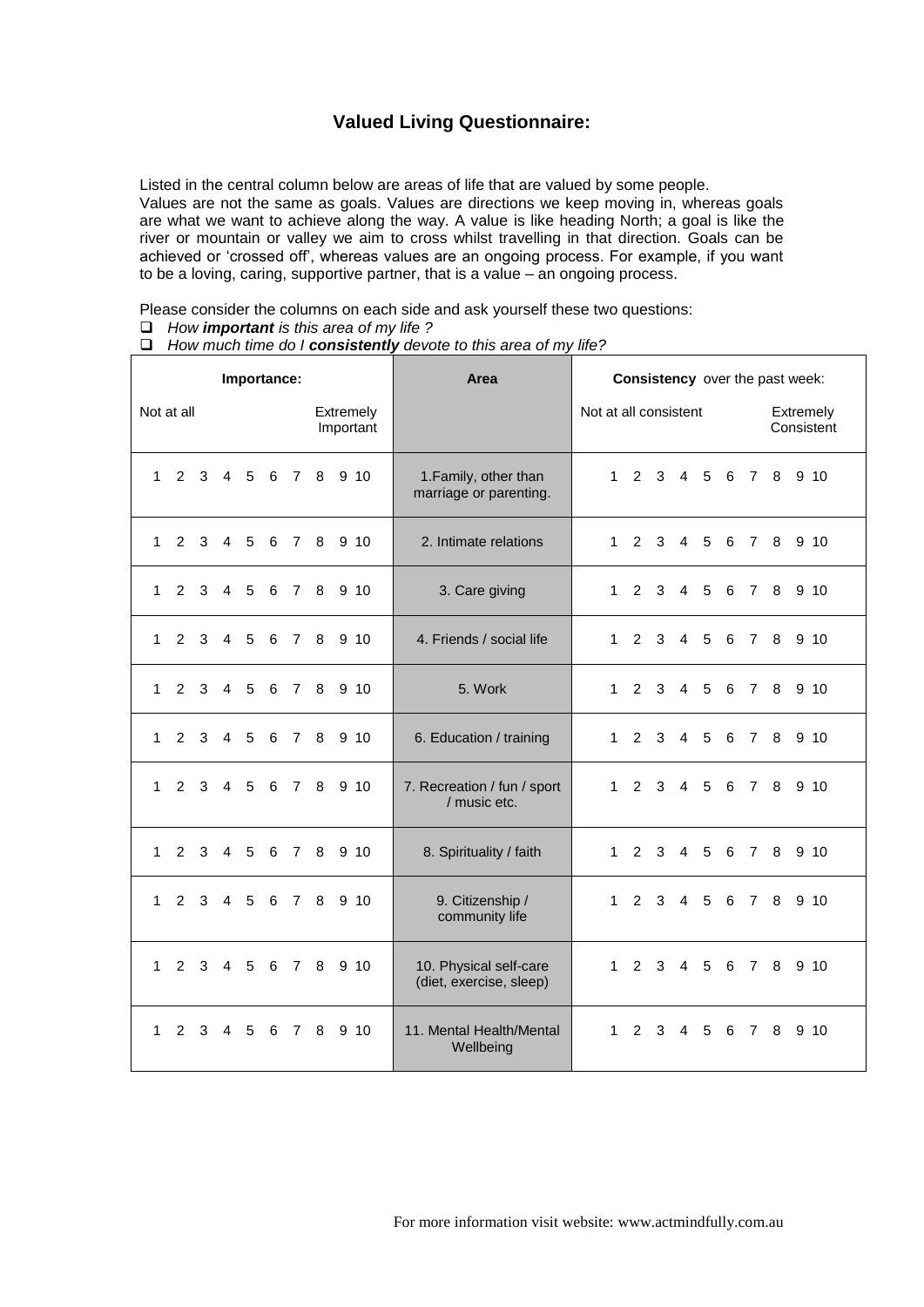## **VALUES WORKSHEET**

Deep down inside, what is important to you? What do you want your life to stand for? What sort of qualities do you want to cultivate as a person? How do you want to be in your relationships with others? Values are our heart's deepest desires for the way we want to interact with and relate to the world, other people, and ourselves. They are leading principles that can guide us and motivate us as we move through life.

Values are not the same as goals. Values are directions we keep moving in, whereas goals are what we want to achieve along the way. A value is like heading North; a goal is like the river or mountain or valley we aim to cross whilst travelling in that direction. Goals can be achieved or 'crossed off', whereas values are an ongoing process. For example, if you want to be a loving, caring, supportive partner, that is a value – an ongoing process.

If you stop being loving, caring and supportive, then you are no longer a loving, caring, supportive partner; you are no longer living by that value. In contrast, if you want to get married, that's a goal - it can be 'crossed off' or achieved. Once you're married, you're married – even if you start treating your partner very badly. If you want a better job, that's a goal. Once you've got it - goal achieved. But if you want to fully apply yourself at work, that's a value – an ongoing process.

The following are areas of life that are valued by some people. Not everyone has the same values, and this is not a test to see whether you have the "correct" values. Think about each area in terms of general life directions, rather than in terms of specific goals. There may be certain areas that you don't value much; you may skip them if you wish. There may be areas that overlap  $-e.g.$  if you value hiking in the mountains, that may come under both physical health and recreation. It is also important that you write down what you would value if there were nothing in your way. What's important? What do you care about? And what you would like to work towards?

1. **Family relations.** What sort of brother/sister, son/daughter, uncle/auntie do you want to be? What personal qualities would you like to bring to those relationships? What sort of relationships would you like to build? How would you interact with others if you were the ideal you in these relationships?

2. **Intimate relations.** What sort of partner would you like to be in an intimate relationship? What personal qualities would you like to develop? What sort of relationship would you like to build? How would you interact with your partner if you were the 'ideal you' in this relationship?

3. **Care Giving.** What sort of carer would you like to be? What sort of qualities would you like to have? What sort of relationships would you like to build with those you care for? How would you behave if you were the 'ideal you'.

4. **Friendships/social life.** What sort of qualities would you like to bring to your friendships? If you could be the best friend possible, how would you behave towards your friends? What sort of friendships would you like to build?

5. **Career/employment.** What do you value in your work? What would make it more meaningful? What kind of worker would you like to be? If you were living up to your own ideal standards, what personal qualities would you like to bring to your work? What sort of work relations would you like to build?

6. **Education/personal growth and development.** What do you value about learning, education, training, or personal growth? What new skills would you like to learn?